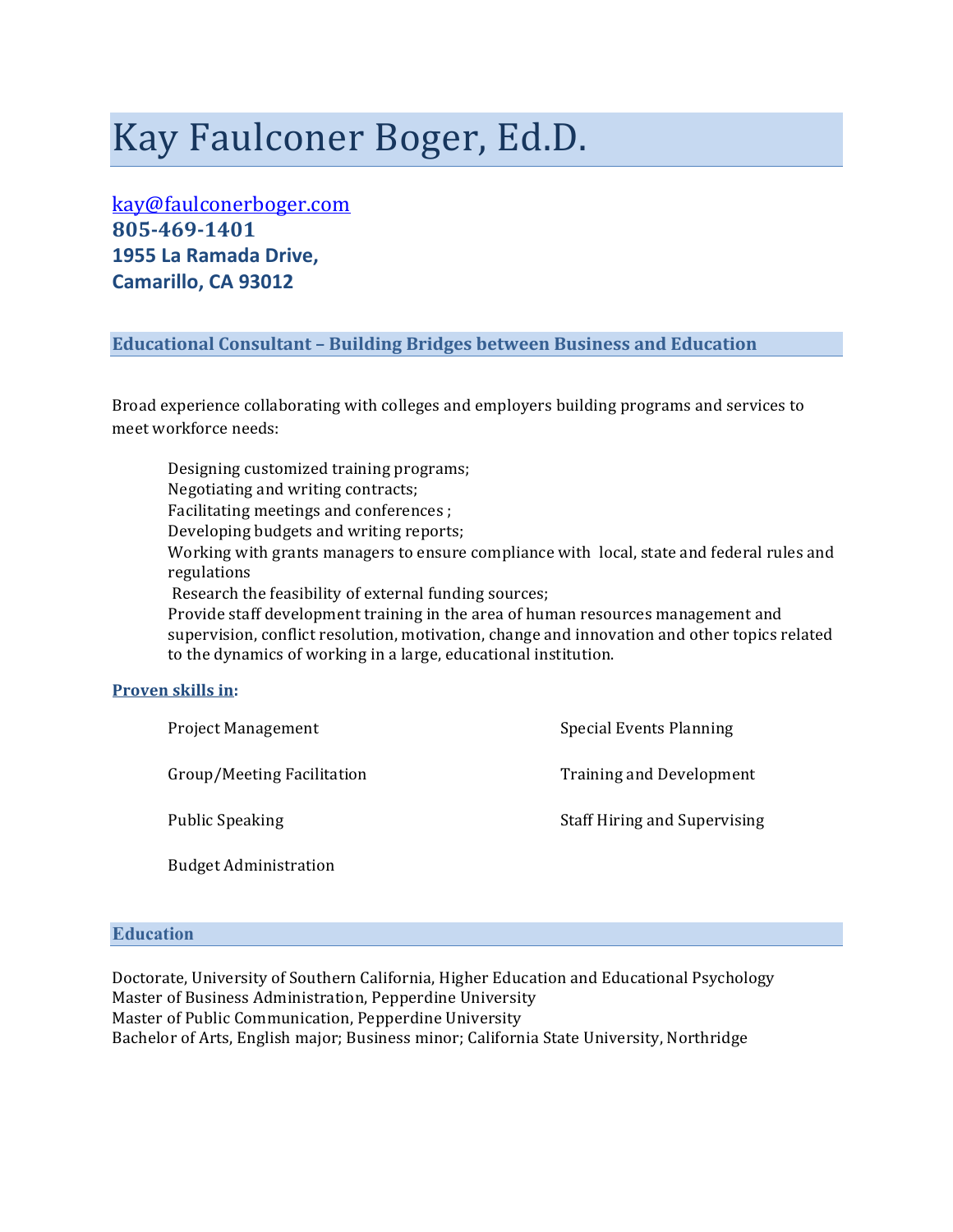# **Summary - Ventura County Community College District 1980-present**

Dean, Economic and Community Development; Off-Campus Programs, Ventura College; Dean, Business, Community, Resource and Economic Development; English as Second Language and Off-Campus Programs, Ventura College; Director, Ventura Job and Career Center – a one-stop center under contract with the County of Ventura; Acting Vice President of Instruction, Oxnard College; Department Chair, Business, Oxnard College; Faculty in Business; Oxnard College Adjunct Faculty in Business, Ventura College – specializing in Organizational Behavior

## **Management Areas of Responsibilities**

#### Economic Development

Institute for Community and Economic Development **Contract Education** Community Education Center of Excellence Small Business Development Center Alternate Text Production Center Institutional Research Resource Development Grant Development South Central Regional Consortium of California Community Colleges Economic\$Development

#### **Instructional Programs**

Business, Management, Supervision, and Business Information Systems Administration of Justice; Reserve Academy English as Second Language; Basic English as Second Language Title V and Enlace grants Development of credit and not-for credit classes and programs; i.e., Dental Hygiene, Phlebotomy, Medical Assisting, Human Services, Schedule building; faculty hiring and evaluating; budget developing and managing